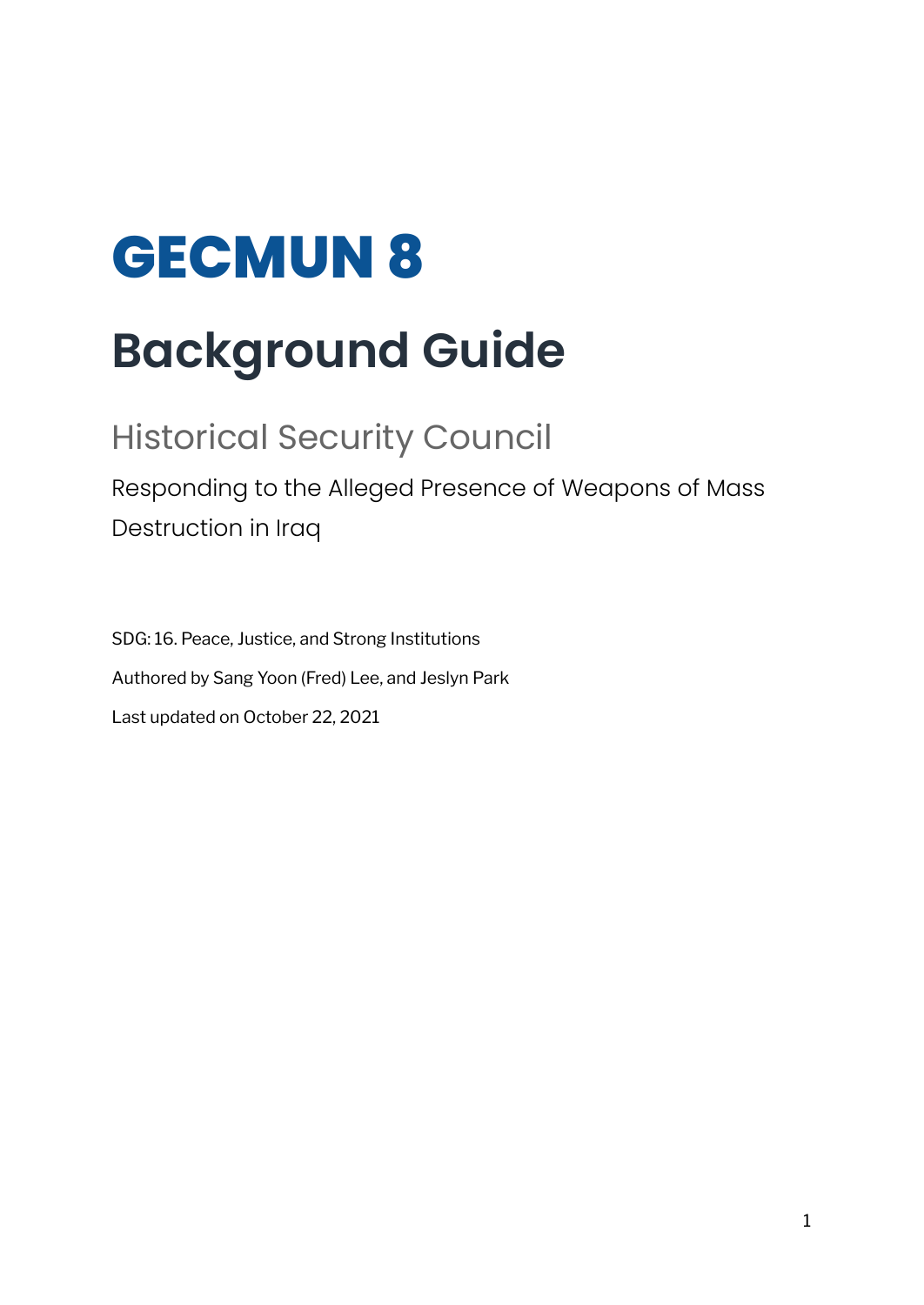# **Letter from the Chairs**

Greetings honourable delegates,

We are Sang Yoon (Fred) Lee, and Jeslyn Park both from North London Collegiate School Jeju. It is our greatest pleasure to be serving you as the chairs of the Historical United Nations Security Council in GECMUN VIII.

In the Historical Security Council, you will be discussing the agenda regarding the alleged presence of weapons of mass destruction in Iraq. Throughout the conference, we, the chairs, will try our best to help you engage in a fruitful discussion with fellow delegates and devise resolutions entertaining the matter at hand. In order to yield effective and practical solutions, we thoroughly advise all delegates to have acquired sufficient background knowledge on the topic.

When researching for the conference, make efficient use of various online and offline resources—such as the CIA World Factbook, government statistics, newspaper articles, research papers, and most importantly this chair report. If you have any further inquiries about the procedure or topic, please don't hesitate to contact us at any time. We wholeheartedly look forward to meeting you at the conference!

Kind Regards,

Sang Yoon (Fred) Lee ([syoonlee22@pupils.nlcsjeju.kr](mailto:syoonlee22@pupils.nlcsjeju.kr)) Jeslyn Park [\(seopark23@pupils.nlcsjeju.kr\)](mailto:seopark23@pupils.nlcsjeju.kr)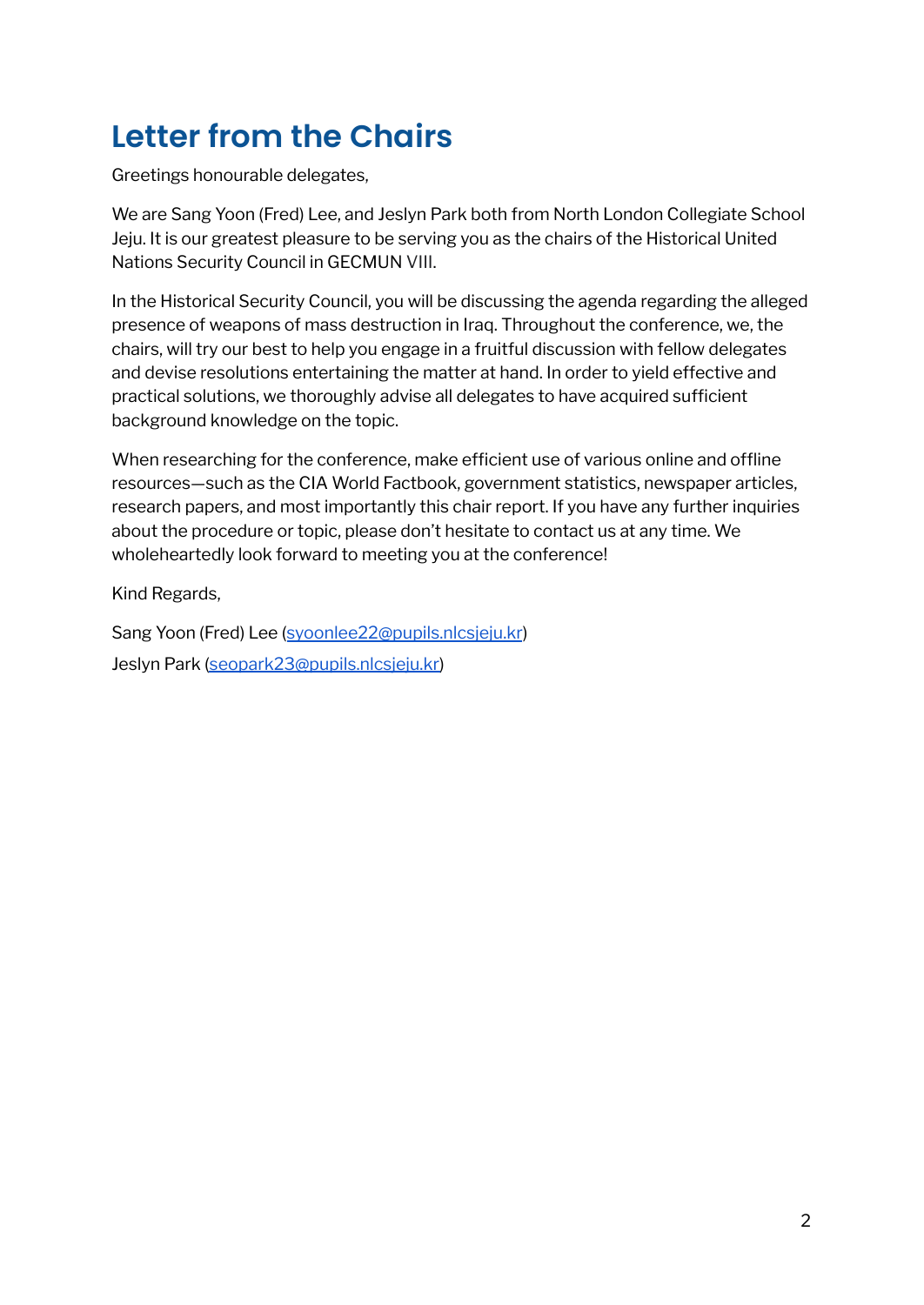# **Committee Introduction**

The *United Nations Security Council,*

Since its first meeting in the historical site of Westminster, London, the United Nations Security Council has been at the crux of past collective efforts conducted by the United Nations in maintaining sustainable global security and peace. The Council has been the leading organ of the United Nations in preventing or resolving any and all threats to peace or acts of aggression via implementing means such as embargoes, humanitarian interventions, and diplomatic condemnations. Notwithstanding such efforts, international disputes remain existent, causing countless numbers of lives at stake as well as infringing upon the sovereignty of other nations. Ergo, delegates of the Council are expected to contribute to the collective effort to peace, i.e., to provide insight into resolving ongoing disputes across the globe.

# **Agenda Introduction**

#### *Iraqi Weapons of Mass Destruction,*

The alleged presence of Weapons of Mass Destruction with the intent for use by the Iraqi government has been a significant threat to the international community given the serious degree of harm such weapons can inflict upon society surpassing borders. That is to say that the usage and the development of Weapons of Mass Destruction by the Iraqi government is not a new topic: Iraq actively researched and employed Weapons of Mass Destruction from 1961 and has a history of alleged execution of armed strikes accompanied by the usage of Weapons of Mass Destruction during the 1980s by the then-President of Iraq, Saddam Hussein. Rather, the status quo is an accumulation of past actions executed by the Iraqi government and the failure of previous attempts to halt the development of such arms. Despite constant efforts made by nations ranging from international condemnation to direct military intervention where nations such as the United States and the United Kingdom located and destroyed large quantities of Iraqi chemical weapons ceasing the nation's development programmes, it has been recently claimed that Iraq still possesses significant reserves of Weapons of Mass Destruction. However, to verify these arguments is a challenge due to the lack of cooperation by the Iraqi government with the international community. Ergo, this Council aims to resolve this crisis via further investigating the presence of Weapons of Mass Destruction and suggest possible solutions to reach an international consensus on this agenda.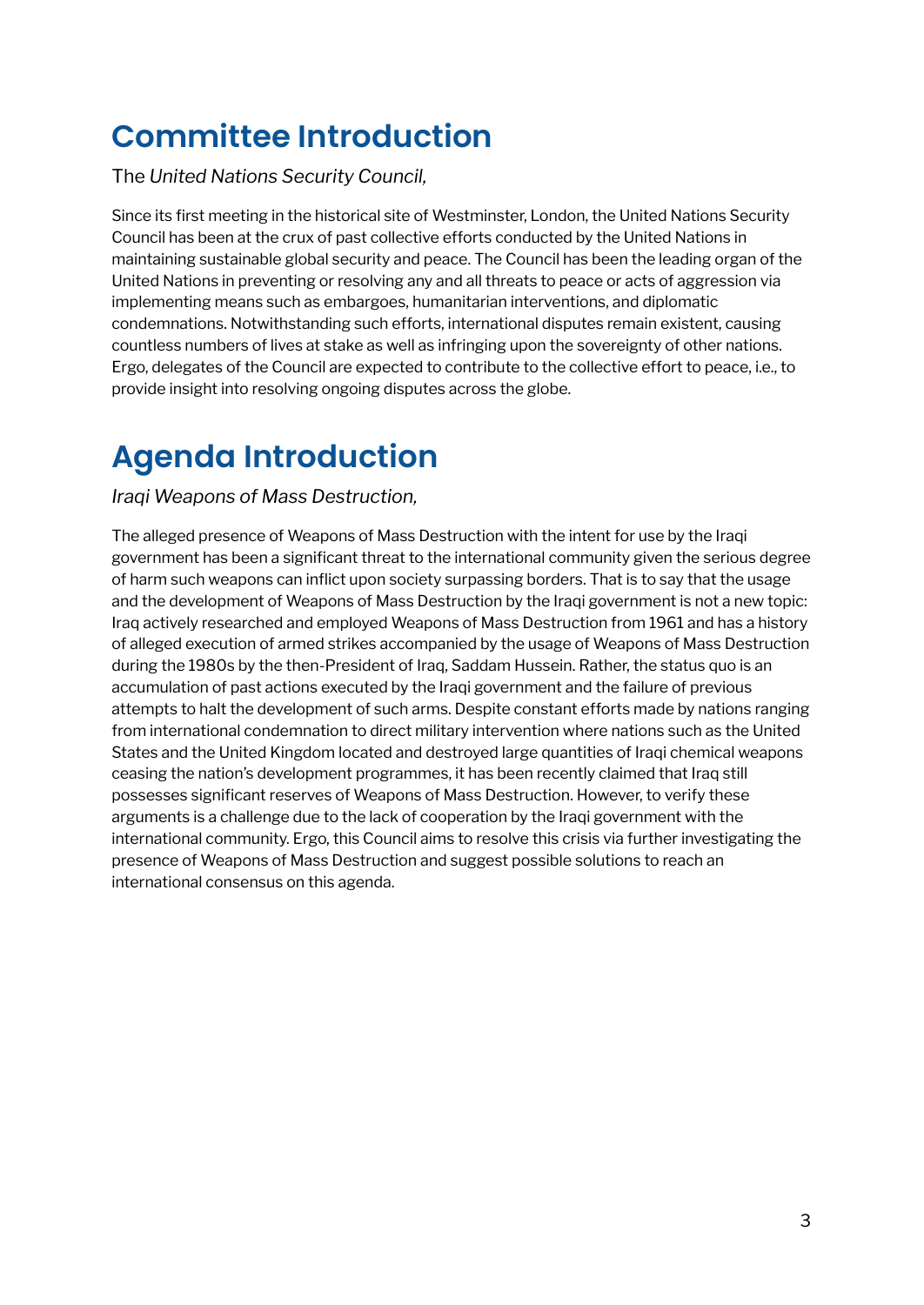# **Key Terms**

#### **International Atomic Energy Agency**

International organisation founded in 1957 that seeks to promote the peaceful utilisation of nuclear energy and prohibit the use of nuclear power for any and all military purposes. It serves as a form for both scientific, technical and security operations regarding the use of nuclear technology by encouraging the development of peaceful applications of nuclear energy and providing safeguarding mechanisms against possible threats that may arise from the abuse of nuclear power.

#### **Weapons of Mass Destruction**

Any weapon that can kill and inflict considerable damage to numerous individuals or artificial constructs. Originally coined in reference to aerial bombardment and chemical weapons, the realms of WMDs have expanded to chemical, biological, radiological or nuclear weapons capable of triggering large-scale damage.

#### **Al-Qaeda**

Militant Sunni Islamist Terrorist organisation founded in 1988 by Osama bin Laden and other military personnel and Islamist fundamentalists during the Soviet-Afghan War

#### **United Nations Security Council Resolution 1441**

United Nations Security Council Resolution adopted unanimously by the United Nations Security Council on 8 November 2002 offering Iraq the final opportunity to comply with its disarmament obligations previously set out by past United Nations Security Council Resolutions. It stated that Iraq violated the ceasefire agreement as well as possessing WMD and other prohibited types of armaments.

#### **Geneva Convention**

A collection of international agreements that establish internationally-approved legal standards for humanitarian treatment during warfare. It is responsible for laying out the basis for the fundamental rights of prisoners of warfare, protections required for wartime casualties, treatment towards civilians and non-combatants**.**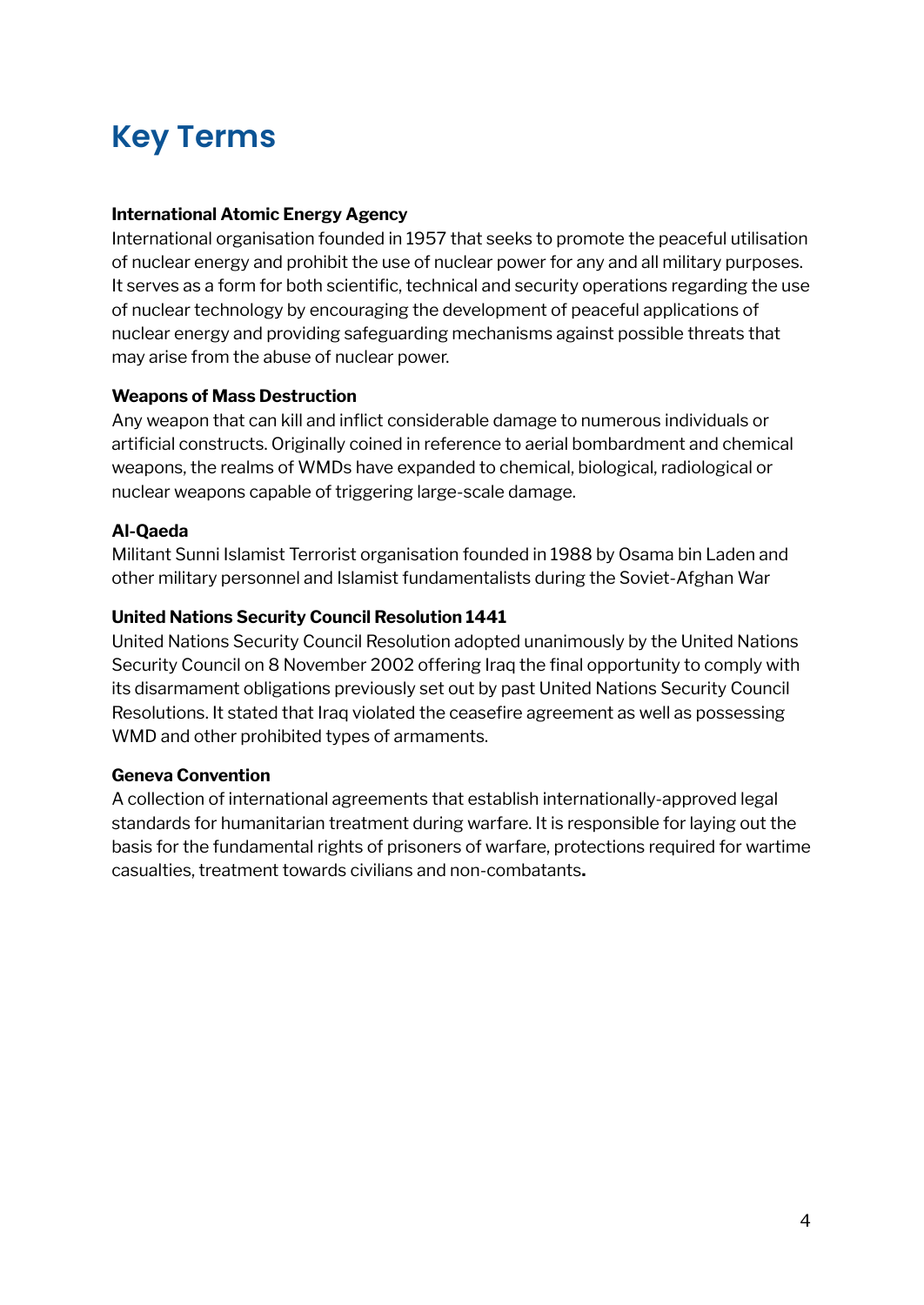# **Historical Background**

The upcoming United Nations Security Council meeting is not an event derived solely out of the blue. Anti-Iraqi sentiments have been accumulating long before this year and the threat of Iraqi armaments on the international community has always been an issue. Ever since Iraq's invasion of Kuwait in 1990, strong international opposition to the Saddam Hussein regime has been present, evident from the Gulf War which took place in 1991 by a military coalition led by the United States for the purpose of eradicating Iraq from Kuwait. Following the Gulf War, the western world had been implementing economic sanctions, no-fly zones and UNSCOM inspections to protect the Kurds and the Shias as well as preventing the Iraqi government from developing weapons of mass destruction. 16 other Security Council resolutions were passed to enforce the complete elimination of Iraqi WMDs. However, the Iraqi government refused to cooperate with the inspectors in 1998 causing the U.S. government to officially enact the Iraq Liberation Act supporting the removal of the Iraqi government.

Following the election of George W. Bush in 2000, the U.S. took a more aggressive stance against Iraq calling for the full removal of Saddam Hussein. This was bolstered by the 9/11 attacks drastically shifting the public sentiment for the invasion. Calling Iraq the Axis of Evil, President Bush formally addressed the case for an invasion of Iraq during the September 2002 address to the United Nations Security Council. After discussion, the United Nations Security Council Resolution 1441 authorised the resumption of weapon inspections and non-compliance principles for Iraq. Key U.S. allies in NATO such as the United Kingdom approved such acts, despite the weak certainty regarding the actual presence of Weapons of Mass Destruction within the nation of Iraq. Nevertheless, Resolution 1441 set up guidelines for Iraqi inspection by the United Nations Monitoring, Verification and Inspection Commission and the International Atomic Energy Agency.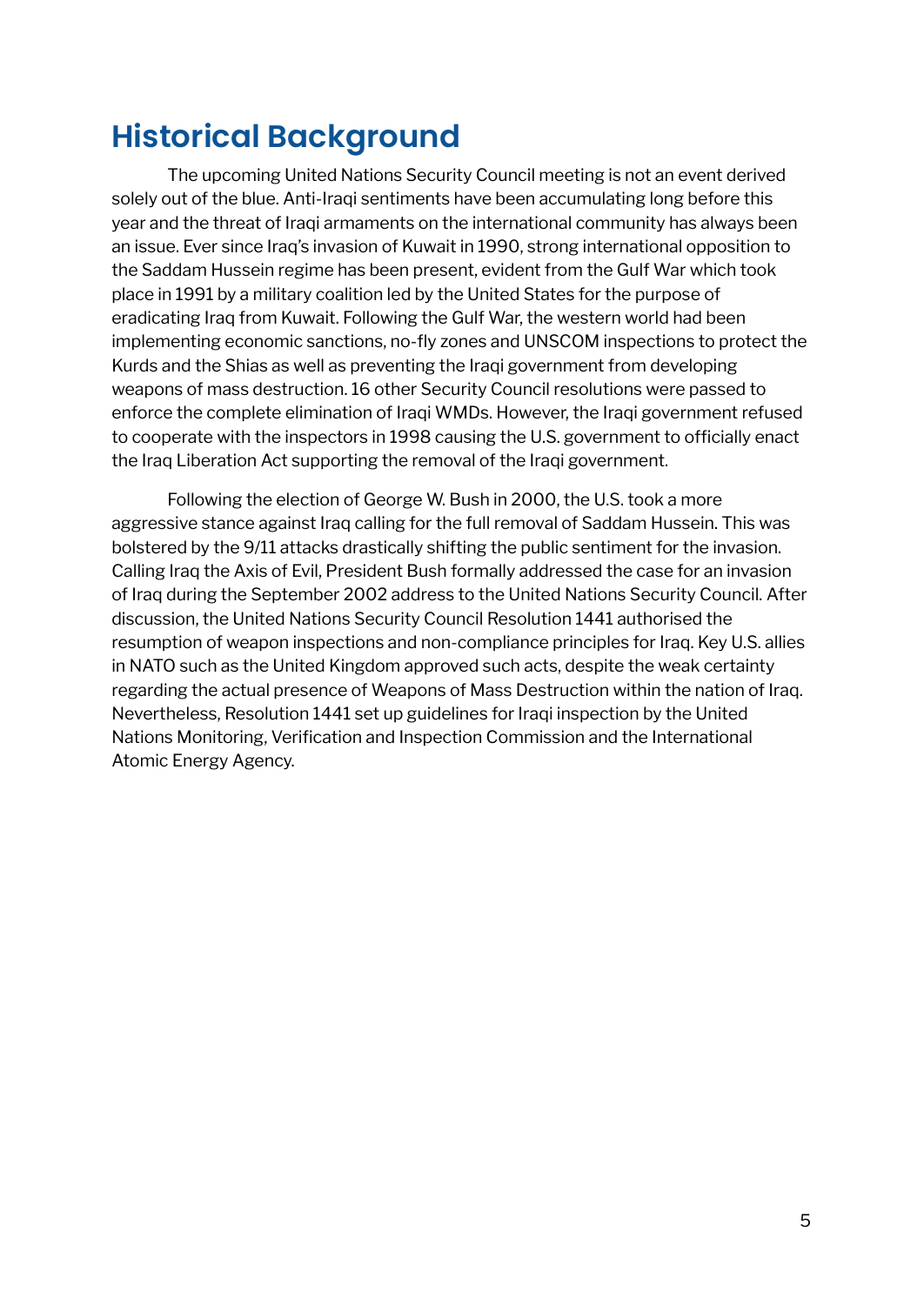### **Current State of Affairs**

14th of March 2003, just after the UN Weapons Inspector Dr. Hans Blix and International Atomic Energy Agency Director is when this UN Security Council session begins. Prior to their presentation on the 5th of February, US Secretary of State Colin Powell gave his presentation, attempting to justify an invasion into Iraq. Secretary of State Powell has recently argued that Iraq was sponsering terrorism and presented several satellite images showing weapons of mass destruction present in Iraq. The most recent presentation given by Dr. Hans Blix and Directors of Atomic Energy Agency was in the form of a refutation to Secretary of State Powell's claims. There isn't much evidence presented publicly about the presence of Nuclear weapons in Iraq. Therefore countries may have to garner further evidence possibly collected from their intelligence agencies (collected before 14th of March 2003) in order to make a more informed decision.

An weapons inspection team is currently deployed in Iraq, trying to validate US' claims. Several reports have been presented to the UN Security Council already; the presentation by Dr. Hans Blix is one of them. Although the inspection team doesn't believe that enough evidence is available to justify the claim that there are nuclear bombs and chemical weapons in Iraq, the investigation team is continuing its mission to bring a fuller picture of the current circumstances in Iraq.

No countries have particularly publicly announced their stance on this agenda except France, Germany, and the United States. France and Germany have previously announced their anti-war stance, but there is still enough room for both countries to retract their statements if any rapid changes to the situation were to occur. The US has shown its firm willingness to invade Iraq. Rumors and intelligence has been circulating amongst the Security Council members that the US has already made a war plan to invade Iraq.

The Security Council members must decide upon a course of action to deal with Iraq.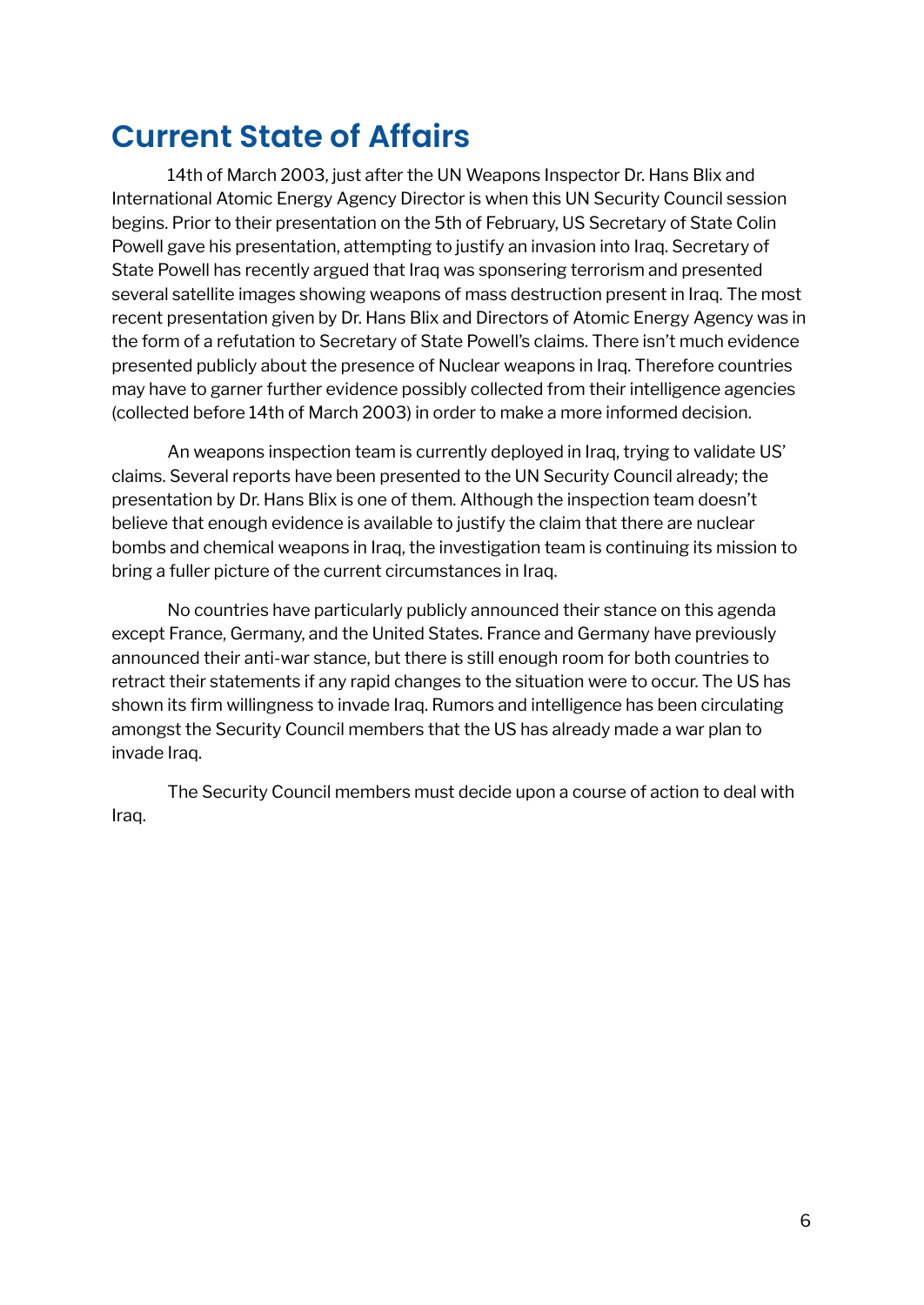## **Stances of Parties**

#### **United States of America**

The United States of America has a vested interest in invading Iraq for various reasons. The primary reason is to find the weapons of mass destruction allegedly present in Iraq. Several Iraqi intelligence sources have informed the United States government of the possible threat posed by Saddam Hussein.

However, the USA is also pressured by other groups—oil companies and weapons manufactures as an example. Following the 9.11 terror attack, the US has declared a war on terror, and the blame has to be channeled somewhere: Iraq. The US is the most ardent supporter of the War.

#### **United Kingdom**

A close ally of the USA, the United Kingdom has recently seeked stronger ties with the US. Although the evidence for the development of prohibited weapons in Iraq may not be so strong, there is sufficient evidence to at least modestly justify an invasion. If the UK joins the US in its war, the UK expects that it can earn a great favour from the US. The UK is most likely to support the US justifying its war.

#### **France**

While the US as an ally is important, France also trades oil with Iraq. Although some evidence was presented by the US to support a war against Iraq, the evidence is extremely weak and mostly unfounded. France must consider the stakes of supporting or not supporting the US in its war. Yet, with the current turn of events, France is more drawn towards not joining the US in its war.

#### **Russia**

While the Cold War ended more than a decade ago, Russia still retains its status as one of the major powers in the world. Although it is still doing its best to stay out of a direct confrontation with the US, It is still in an unspoken competition with the US. It is unsure for the US if Iraq actually possesses the alleged chemical weapons. All options are available for Russia, but it considers a full on military invasion a last resort after all diplomatic options have been exhausted. Russia also believes that no single state alone should wage war against Iraq. Rather, it hopes that a resolution to this crisis is brought forward through the UN and the Security Council.

#### **China**

China is a newly rising power, functioning as the world's factory. Whilst China, like Russia, wants to stay away from a direct conflict with the US, China is also very cautious about a military invasion into Iraq. The concern comes from the fact that if the US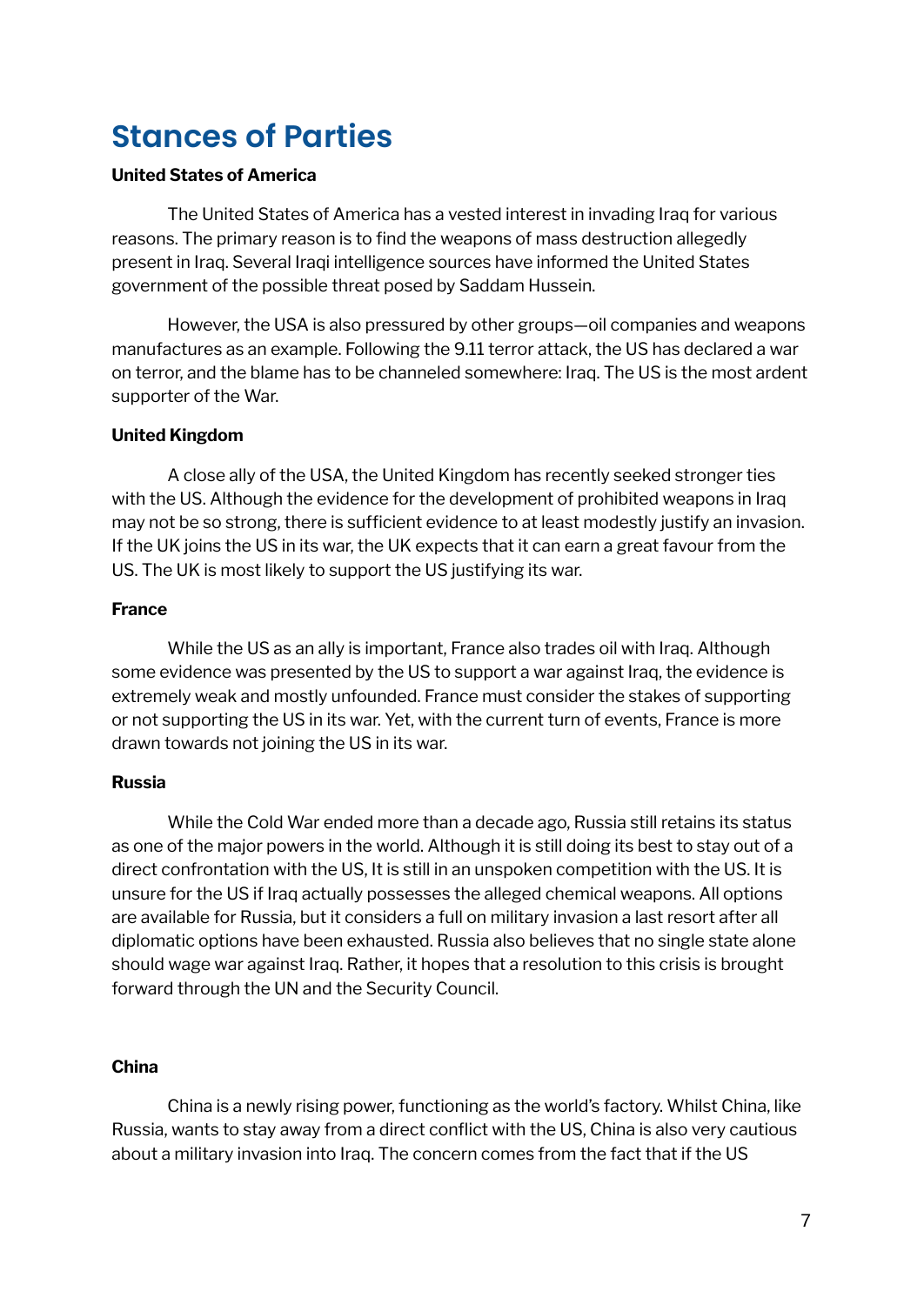invaded Iraq, it may use it as a springboard for other invasions in the middle east and ultimately an US control over the middle east.

#### **Germany**

Germany has been expanding its regional influence in Europe while it is doing its best to redevelop the eastern part of its country after the reunification of West and East Germany in 1990. Germany is most likely not going to support such a military invasion, opting for more peaceful methods.

#### **Syria**

Although Syria has had historically worsening relations with Iraq, Syria is very opposed to the proposed Western intervention in Iraq. Syria sees such a full-scale invasion as a threat to not only Iraq but the entirety of the middle east and its sovereignty.

#### **Mexico**

As a close neighbour of the US, Mexico doesn't want to provoke Washington D.C.. While Mexico is somewhat reluctant in joining the US in its war, if there is something Mexico can benefit from such participation, it might be inclined to support the US. However, the overwhelming domestic opposition to the invasion of Iraq may be a challenge for the Mexican government to support the US initiative fully. An approval from the UN security council may be helpful for the Mexican government to justify participation in the war.

#### **Spain**

As a regional European power, Spain has been attempting to gain more influence within Europe. With other stronger European powers like the UK, France, and Germany, Spain has been seeking closer ties with the US. Spain is likely to support the US in its war against Iraq.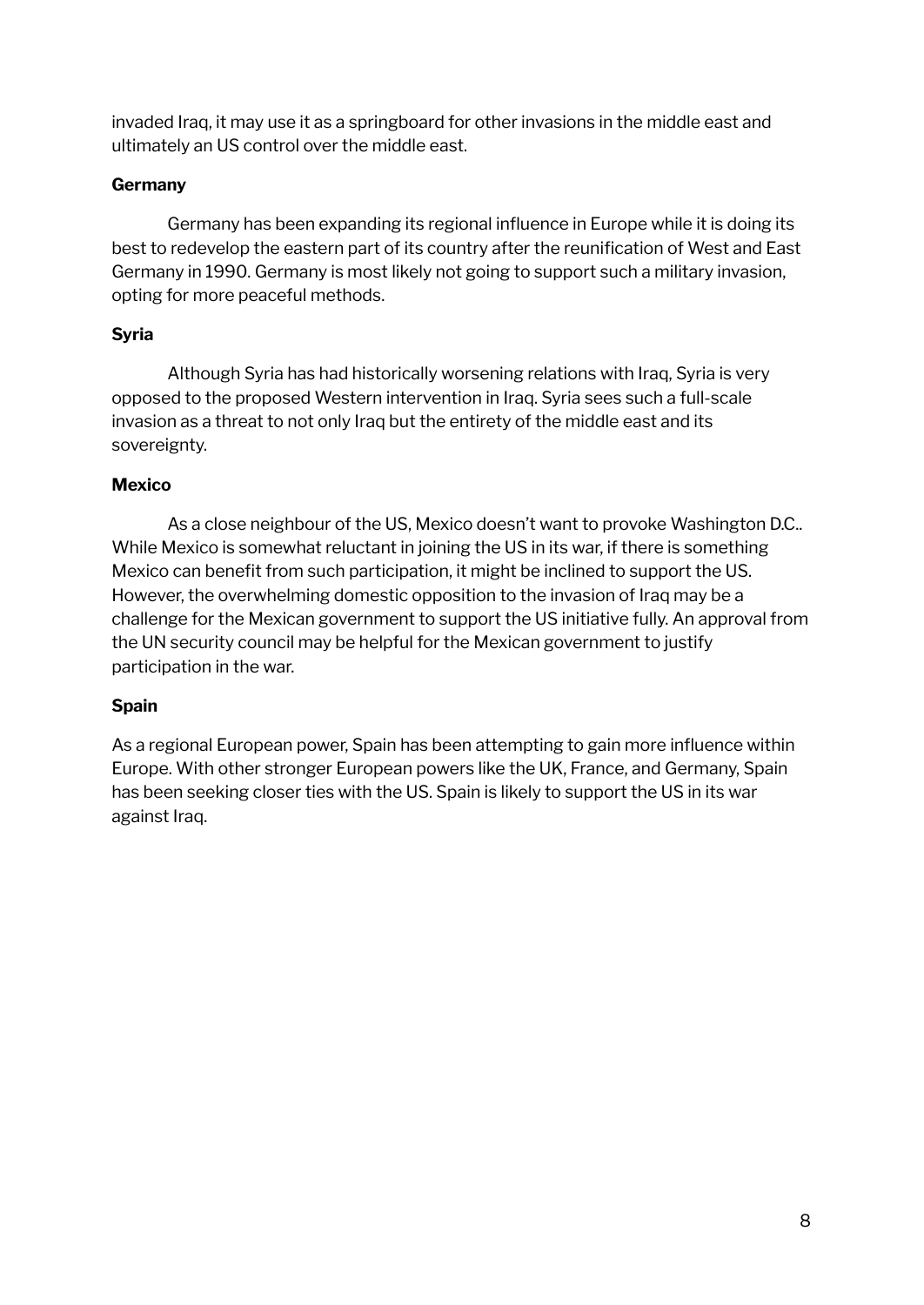# **Possible Solutions**

#### **Collective Military Invasion**

Although the presence of weapons of mass destruction in Iraq isn't a guarantee, the uncertainty is still a risk. The global community can not gamble with such a massive risk. The UN Security Council may decide to fully back the US initiative to invade Iraq and disarm the nation.

The US may be inclined to carry forward with an invasion with its allies even if the Security Council disapproves of an invasion. In this case, it may be better for the global community to closely monitor the invasion by joining in the war. Collective military action will better ensure that the voice of the global community is reflected in disarming Syria.

#### **Diplomatic Negotiations**

A full-scale invasion must always be the last option. It is still possible to bring Iraq to the negotiating table, and a collective demand from the UN Security Council may put enough pressure on the Iraqi government to reveal their weapons arsenal and allow inspections. The Security Council may decide to impose economic sanctions to further pressure Iraq to open up its borders for a rigorous investigation. A military option can always come later if diplomatic negotiation fails.

#### **Disapproving the Invasion**

Because the US seems so inclined in invading Iraq, if the Security Council was to disapprove of the invasion, the US may lose some of the justification to invade Iraq. This may pressure the US to withdraw its plans on invading Iraq and to bring back the US to the negotiating table in the Security Council.

#### **Condemning and Sanctioning the United States**

The aggressive attitude exhibited by the US resembles more of a colonial empire than a leader of the free world. The US is clearly attempting to get a foothold in the middle east to expand its influence. Condemning the United States may be a stronger option against US aggression, which may pressure the US to back down.

Another option could be pushing for a resolution that would sanction the US and its allies once they decide to invade Iraq. Although such a resolution is unlikely to pass in the UN Security Council where the US holds veto power, the mere act of pursuing such sanctions may be a stronger show of disapproval. It will also make the US be perceived as a rogue state by the global community.

# **Questions to Consider**

**Verifying the existence of Weapons of Mass Destruction**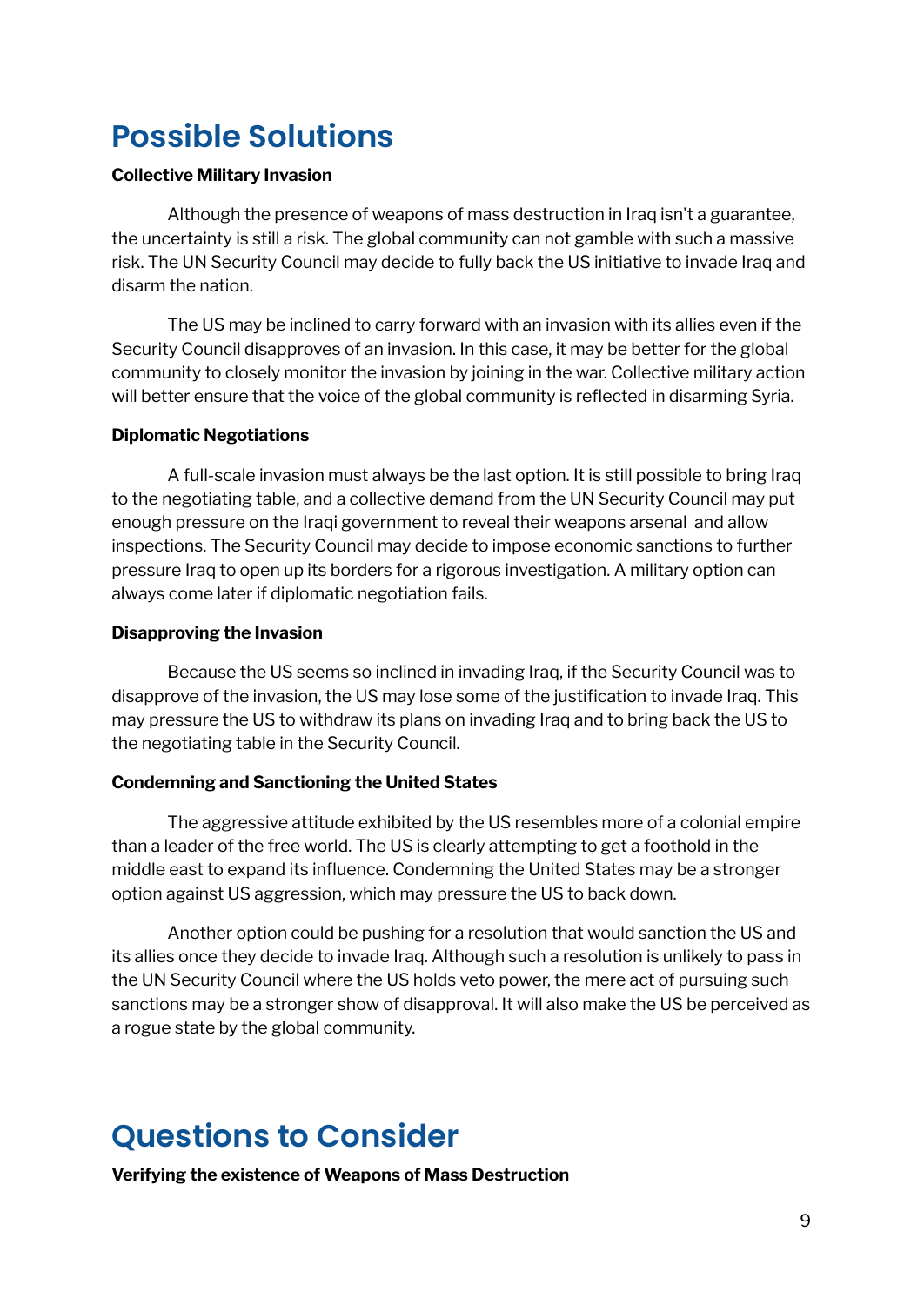One major source of dispute amongst security council members is the presence of nuclear weapons in Iraq. Proving or disproving the existence of weapons of mass destruction may be critical in supporting one resolution over the other.

#### **Time Availability**

The availability of time may also be a critical factor to account for when considering adopting a resolution. Given that there is enough time, the Security Council may be able to support a softer solution, deciding to continue with the current investigation process. Time will tell if there is a threat in Iraq or not. However, if there is the slimmest possibility that a nuclear and/or chemical weapon is already deployed or that they are nearing completion in its development, acting quickly may be more helpful in defusing the threat.

#### **Practicality of Different Options**

The Iraqi government hasn't been particularly cooperative. It is unclear how Iraq will react to further investigations or economic sanctions. Perhaps the Iraqi forces may retaliate to sanctions imposed by the Security Council, giving further justification for the US to invade Iraq. The practicalities and the responses to such solutions from the Iraqi government must be assessed before adopting any resolutions.

#### **Backlash in Iraq (Aftermath of an Invasion)**

Invading Iraq may be a quick and effective option in defusing any possible threat. Yet, Security Council members must consider the later implications of such invasion. After the dictatorial government falls in Iraq, who will occupy Iraq, how will Iraq be occupied, and when will Iraq be occupied? Or, would Iraq be occupied at all? There are many questions regarding the fate of Iraq to consider before invading the country.

### **Bibliography**

Al Jazeera (2004). The UN's decline: Timeline. [online] www.aljazeera.com. Available at: https://www.aljazeera.com/news/2004/3/16/the-uns-decline-timeline [Accessed 18 Jul. 2021].